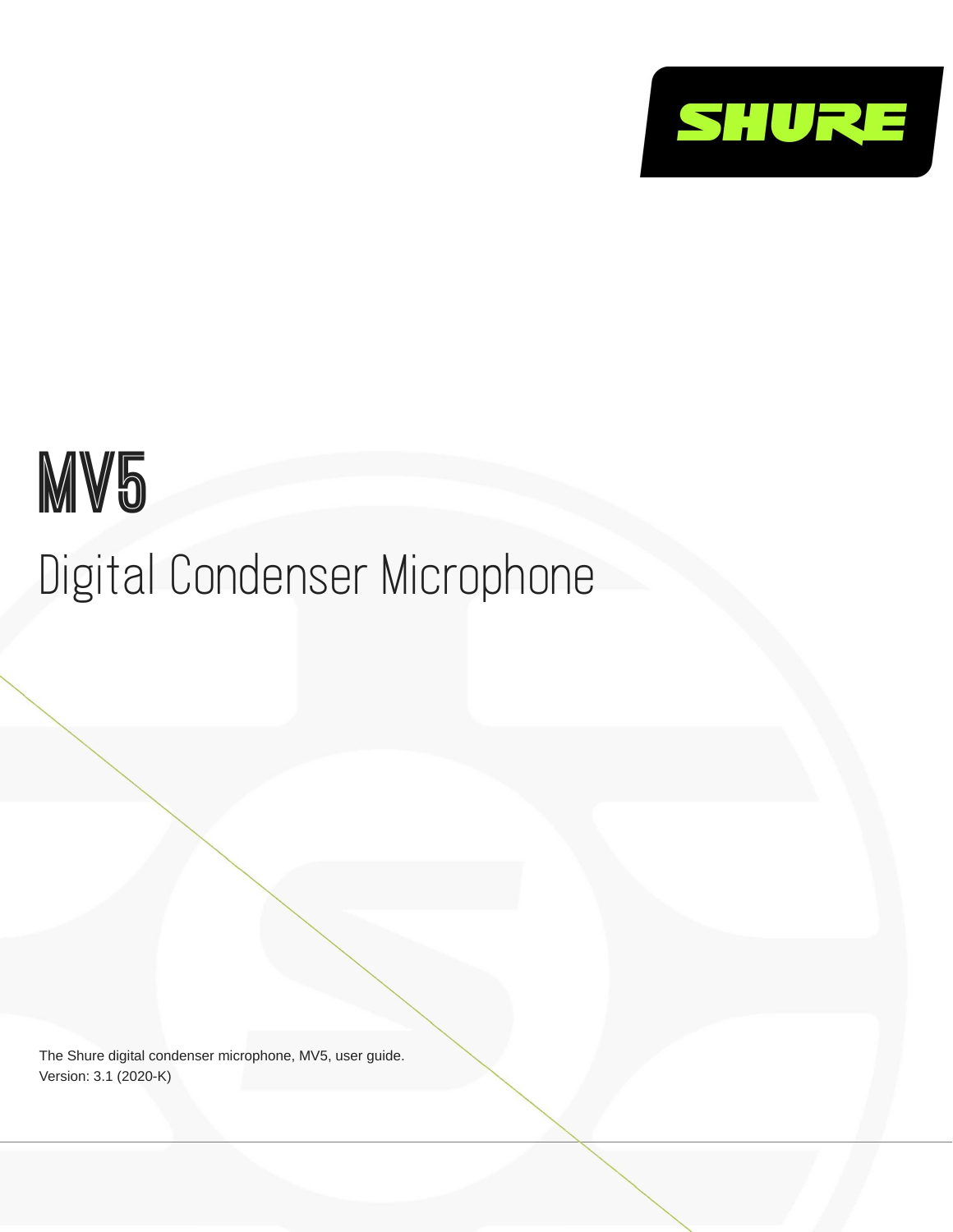## Table of Contents

|                                          |                           | Adjusting Headphone Level                    | 7              |
|------------------------------------------|---------------------------|----------------------------------------------|----------------|
| MV5 Digital Condenser Microphone         | 3                         | Accessing the Control Panel                  | $\overline{7}$ |
| <b>General Description</b>               | $\mathbf 3$               | Input Meter Level                            | 8              |
| Features                                 | $\ensuremath{\mathsf{3}}$ | <b>Listening Through Headphones</b>          | 8              |
| <b>Quick Setup</b>                       | 3                         | <b>Sampling Rate and Bit Depth</b>           | 8              |
| <b>Connections and Controls</b>          | 3                         | <b>Demo Mode</b>                             | 8              |
| <b>Preset Modes</b>                      | 4                         |                                              |                |
| <b>Advanced Mic Settings</b>             | 5                         | Troubleshooting                              | 9              |
| Equalizer                                | 5                         | <b>System Requirements and Compatibility</b> | 10             |
| <b>Placement</b>                         | 6                         | <b>Specifications</b>                        | 10             |
| Podcast and Voice Recording              | 6                         |                                              |                |
| Music, Singing, and Acoustic Instruments | 6                         | <b>Accessories</b>                           | 12             |
| <b>Bands and Louder Sources</b>          | 6                         | <b>Furnished Accessories</b>                 | 12             |
| <b>Additional Tips</b>                   | 7                         | <b>Certifications</b>                        | 12             |
| <b>Adjusting Microphone Level</b>        | 7                         | Information to the user                      | 13             |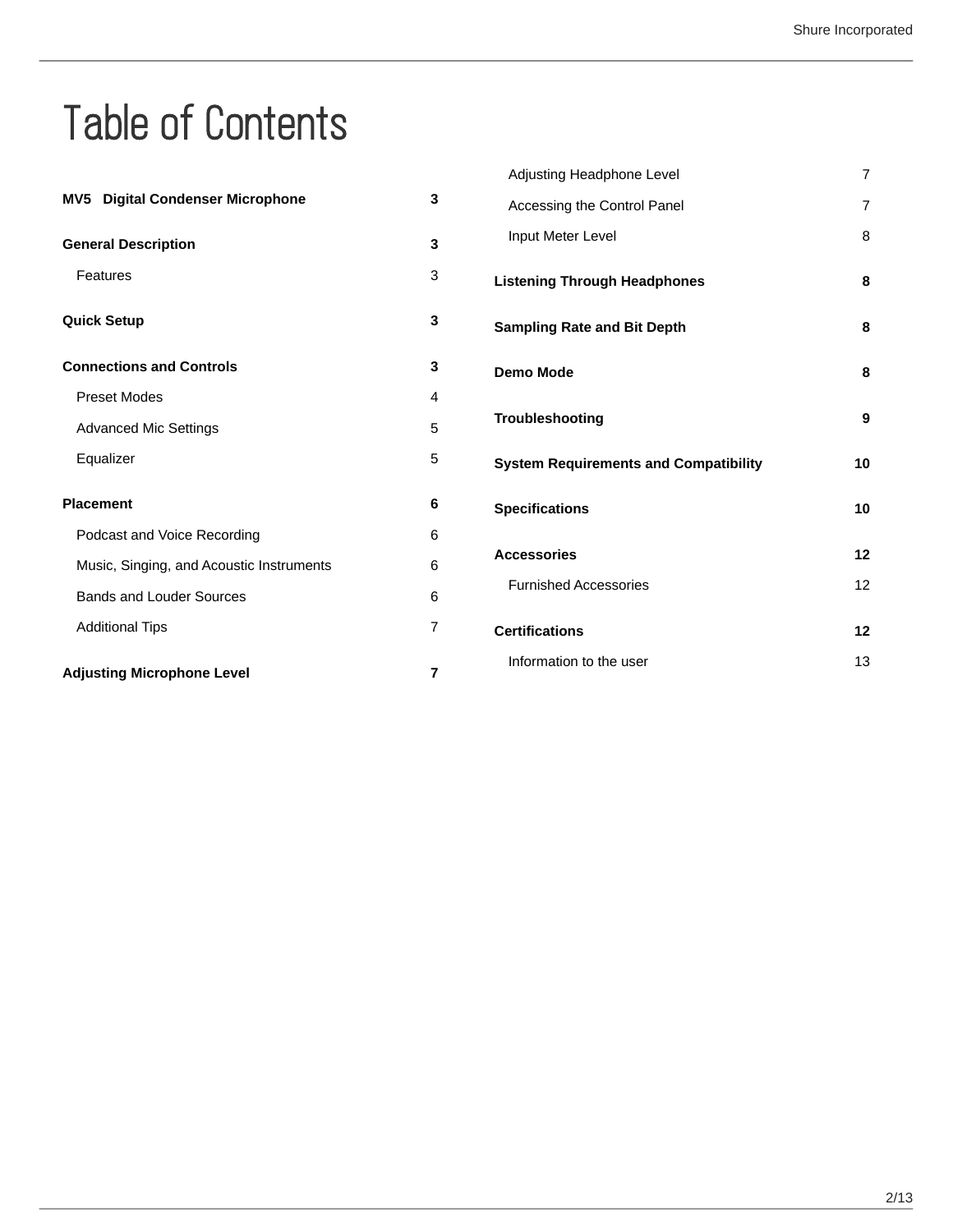## <span id="page-2-0"></span>MV5 Digital Condenser Microphone

## <span id="page-2-1"></span>General Description

The Shure MV5 microphone connects directly to a computer or mobile device over a USB or Lightning $\degree$  connection. Ideal for home recording or podcasting, the MV5 features preset voice and instrument record modes for fast, easy configuration.

### <span id="page-2-2"></span>Features

- **Convenient, Compact Design:** This sleek and durable microphone mounts on the MV5 desktop stand or any stand with a 1/4" threaded adapter.
- **Plug and Play:** The MV5 automatically becomes the active audio device when plugged into a USB or Lightning compatible device.
- **Preset Modes:** Minimize setup time with preset DSP modes designed to adjust your gain, equalization and compression for a variety of applications.

## <span id="page-2-3"></span>Quick Setup

1. **Connect the microphone to a computer or mobile device. Use the appropriate cable (USB or Lightning).**

The Green status LED indicates a successful connection.

*Note: When using apps like Voice Memo, the LED will not light until Record is engaged.*

#### 2. **Confirm that the MV5 is the selected audio device.**

Most computers and mobile devices automatically detect the MV5 and assign it as the primary audio device. If your computer settings default to another device, open the sound control panel and select the MV5. To quickly verify that the device is recognized, plug headphones into the MV5 audio output and play an audio track. If you can hear sound, the microphone is functioning properly.

*Note: When the MV5 is assigned as the audio device, all monitoring and playback from the recording software goes to the headphone output of the MV5.*

#### 3. **Use the MODE button to select the preset mode that fits your application.**

If the audio is too quiet or causes distortion, gain can be manually configured. However, the modes typically do not require additional gain adjustments. Refer to the "Adjusting Microphone Level" topic in this guide for details.

#### 4. **In your recording application, select the MV5 as the input source.**

See your software user guide for information on assigning input sources.

#### 5. **Record.**

<span id="page-2-4"></span>The microphone is ready to use!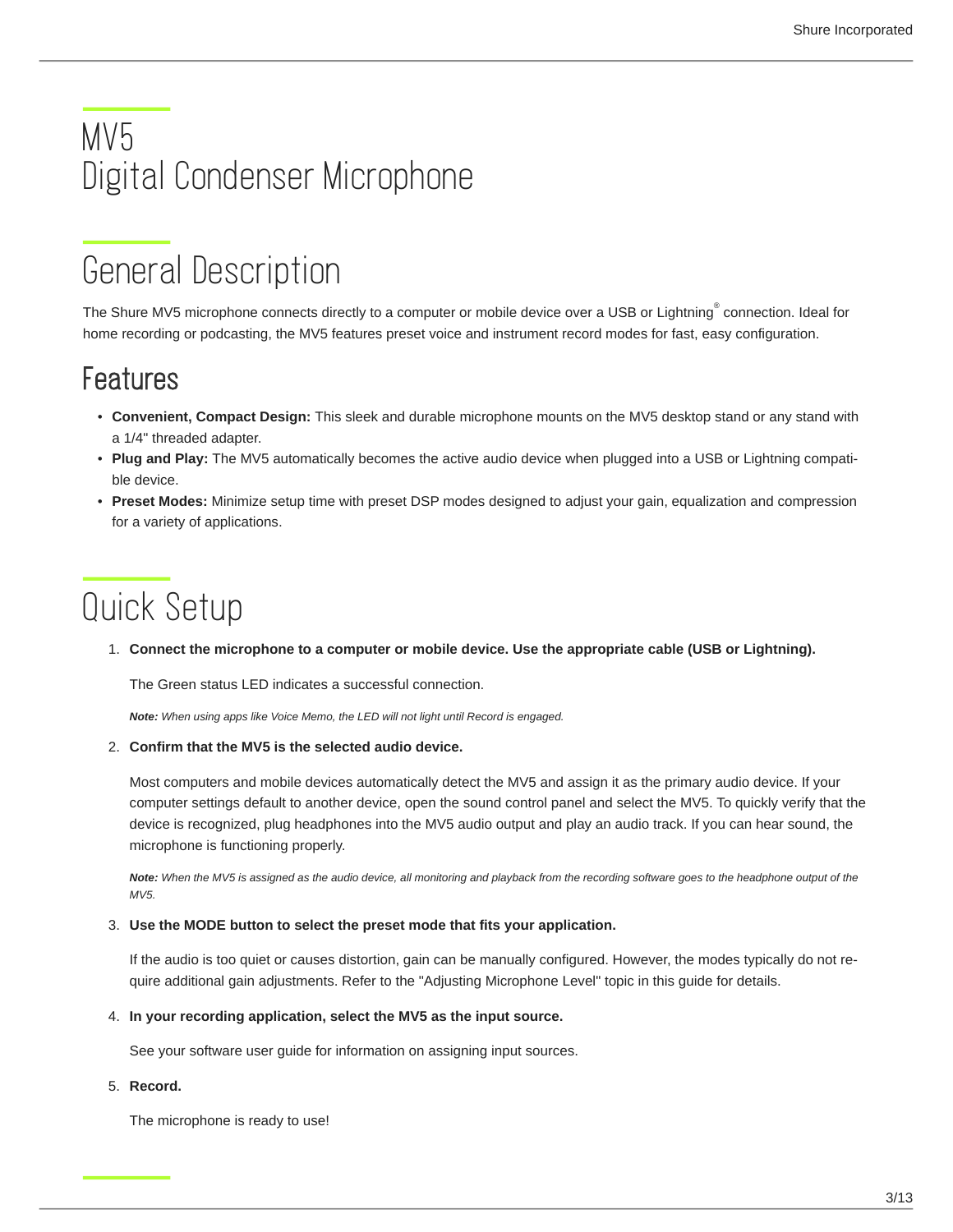## Connections and Controls



#### ① **Mode Selection Button**

Press to switch between preset modes

#### ② **Mute Button**

Press to mute the microphone input

#### ③ **Headphone Volume Control**

Adjusts the headphone volume

#### ④ **Headphone Output**

Plug in any headphones with a 3.5 mm (1/8 inch) connector

#### ⑤ **Micro USB Port**

Use the appropriate cable (USB or Lightning) to connect the MV5 to a computer or mobile device

#### ⑥ **Voice Mode**

The LED indicator illuminates when this mode is selected

#### ⑦ **Status Indicator**

| <b>LED Behavior</b>       | <b>Status</b>                      |
|---------------------------|------------------------------------|
| Green                     | Active USB or Lightning connection |
| Flashing Red (all 3 LEDs) | Muted                              |

#### ⑧ **Instrument Mode**

The LED indicator illuminates when this mode is selected

**Note:** Flat Mode is engaged when both mode LEDs are off.

### <span id="page-3-0"></span>Preset Modes

Three selectable modes adjust settings for gain, equalization, and dynamics to bring out the best sound characteristics for your recording needs.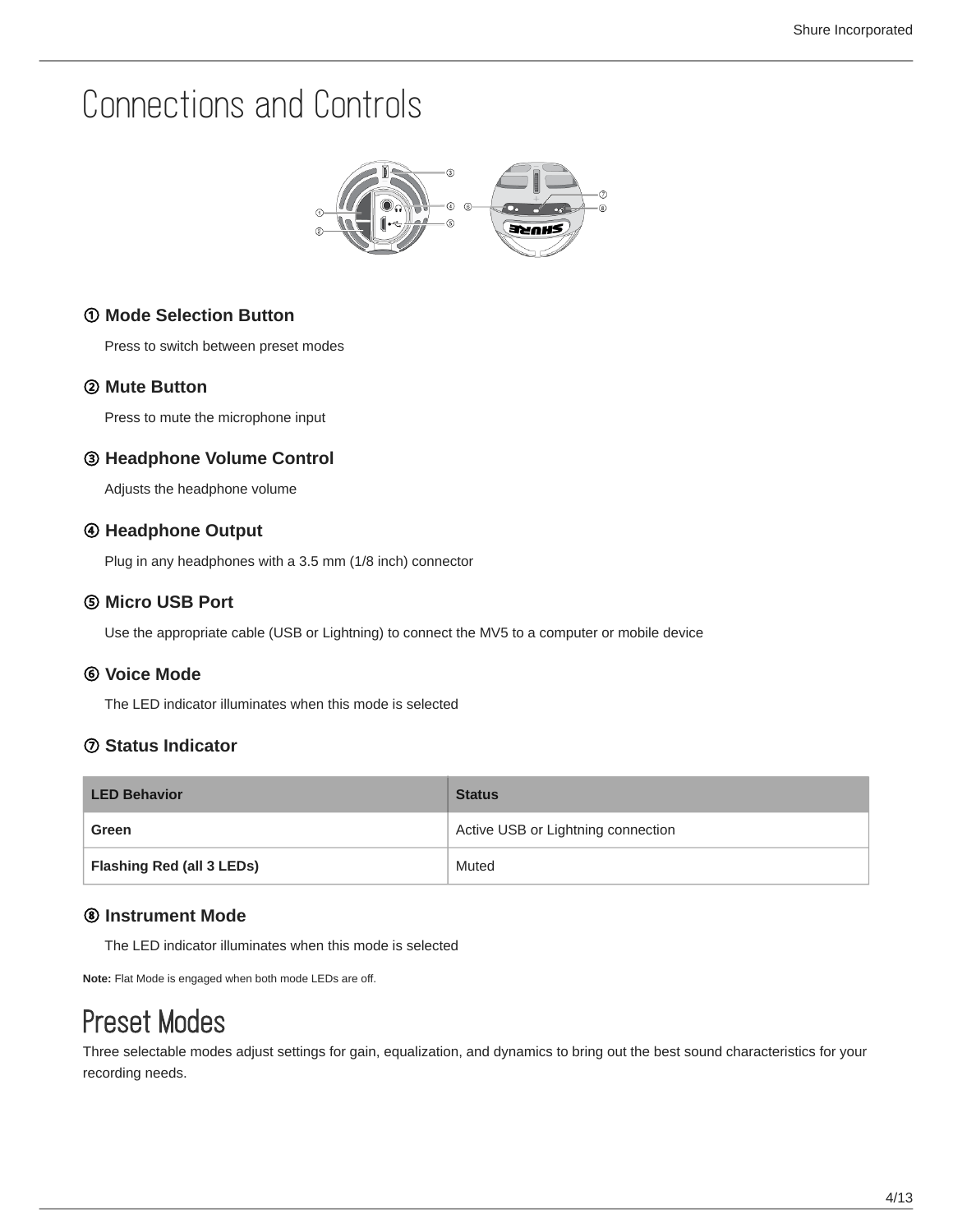| <b>Mode</b>     | <b>Application</b>                                                   | <b>Characteristics</b>                                                                                                                                                                                  |
|-----------------|----------------------------------------------------------------------|---------------------------------------------------------------------------------------------------------------------------------------------------------------------------------------------------------|
| <b>Voice</b>    | Use for speech or vocals<br>in podcasting or musical<br>applications | Equalization to emphasize clarity and fullness, and gentle compression to keep lev-<br>els consistent. A de-esser reduces sibilance (the harsh sound that occurs when<br>words with an "S" are spoken). |
| Instru-<br>ment | Best for acoustic instru-<br>ments and live music ap-<br>plications  | Transparent compression to smooth out volume spikes and bring quiet passages<br>forward. Equalization emphasizes detail and gives an overall natural sound.                                             |
| <b>Flat</b>     | Suited for any application                                           | A completely unprocessed signal (no equalization or compression settings used).<br>Adds flexibility when processing the audio after recording.                                                          |

### <span id="page-4-0"></span>Advanced Mic Settings

After selecting the preset mode, fine-tune your sound with limiter, compressor, and equalizer settings. These settings are retained in the microphone when using other audio and video recording applications.

### Limiter

Toggle the limiter on or off to prevent distortion from volume peaks in your recording.

### Compressor

Choose no compression, or select light or heavy compression to control volume when your sound source is dynamic. Quiet signals are boosted and loud signals are lowered.

### <span id="page-4-1"></span>**Equalizer**

Change the preset modes to hear the DSP changes, and use the equalizer to boost or cut bands of frequencies to improve sound clarity.

EQ

**Note:** Equalization within presets will not be displayed. However, the EQ icon in the advanced settings status bar indicates user-selected equalization.



*Equalization changes are displayed in the equalizer image.*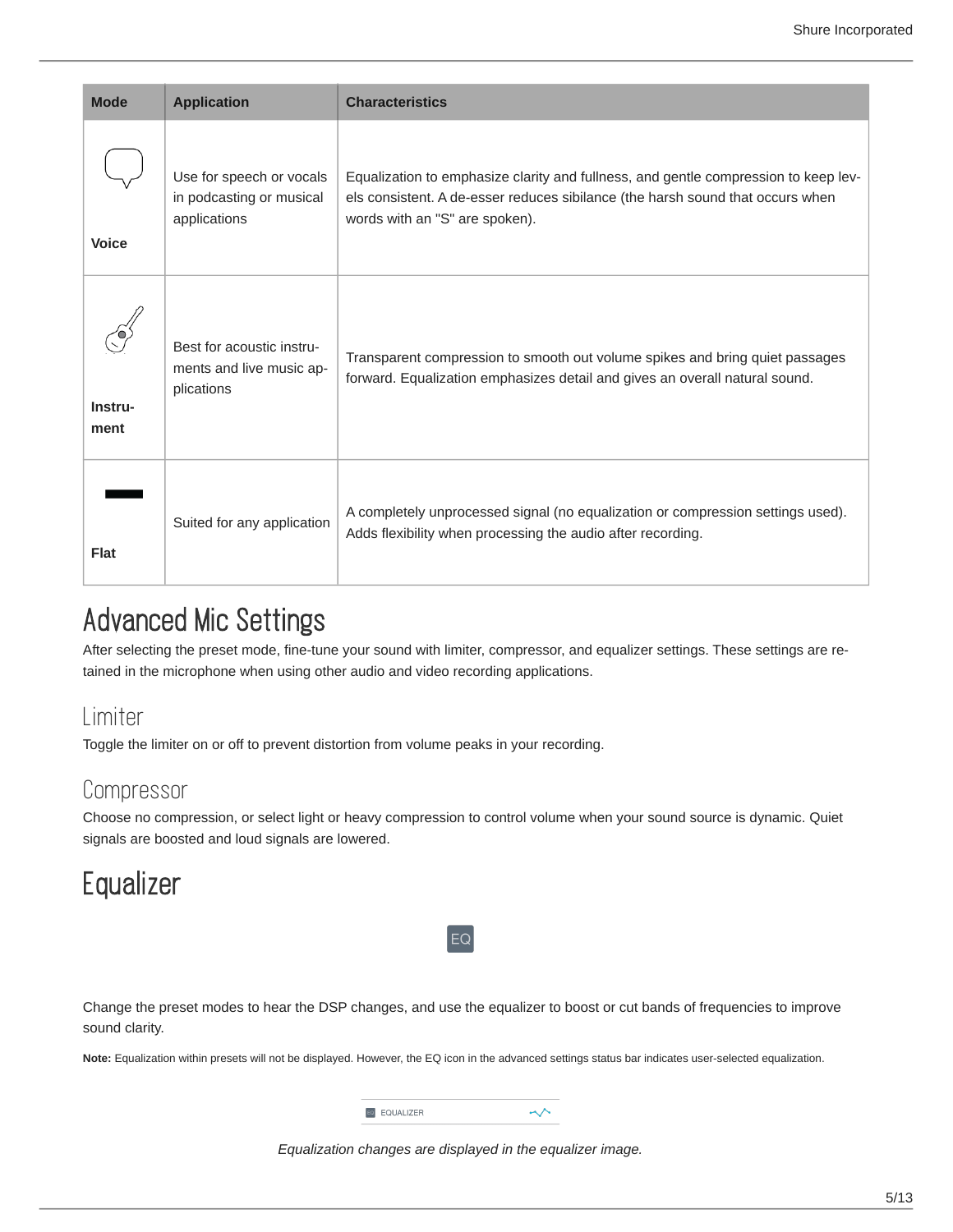EQ persists between preset mode changes.

## <span id="page-5-0"></span>Placement

This section suggests microphone placement for typical use cases. Keep in mind that there are many effective ways to record a given source. Experiment with microphone placement and settings to find what works best.

### <span id="page-5-1"></span>Podcast and Voice Recording

Set the microphone to the Voice mode. Speak directly into the front of the microphone, 2-12 inches (5-30 cm) away. Speaking closer to the microphone results in more bass response, similar to voices on a radio broadcast. Make additional gain adjustments if necessary.



### <span id="page-5-2"></span>Music, Singing, and Acoustic Instruments

To capture acoustic sources, such as singing, acoustic guitar, soft percussion, or other musical instruments, use a close microphone placement. Start with Instrument mode for best results.

Aim the microphone directly at the sound source. For a single source, such as a string instrument or a vocalist, place the microphone 6 to 12 inches (15 to 30 cm) away. For a small group or a performer who is singing and playing an instrument simultaneously, use a distance of 2 to 10 feet (0.6m to 3 m). Placing the microphone farther away results in more ambient room sound. Make additional gain adjustments if necessary.

### <span id="page-5-3"></span>Bands and Louder Sources

To record a band with drums, amplified instruments, or any other loud sources, start with Instrument mode for best results. Aim the microphone towards the group at a distance of 6 to 15 feet (1.83 to 4.6 m). Placement of the microphone depends on the size of the room, number of people, and instrument volume. If possible, walk around the room and listen to find where it sounds best. Make additional gain adjustments if necessary.



For a single electric guitar amplifier, aim the microphone towards the center of the speaker at a distance of 0 to 18 inches (0 to 45 cm).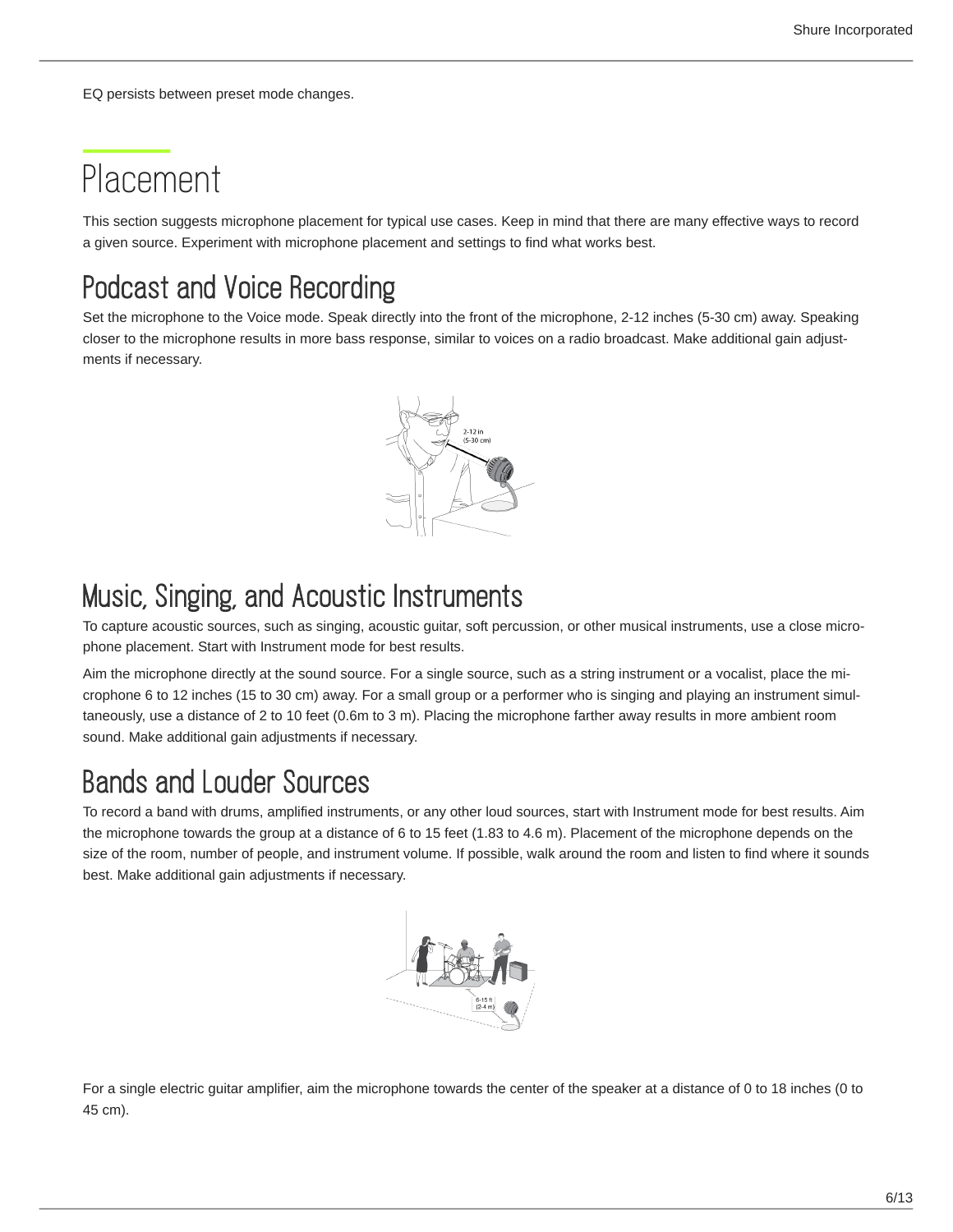

### <span id="page-6-0"></span>Additional Tips

Shure offers additional educational publications on recording techniques for specific instruments and applications. Visit www.shure.com for more information.

## <span id="page-6-1"></span>Adjusting Microphone Level

Microphone level (gain) typically does not need adjustment when using the appropriate preset mode. However, if you hear distortion or the audio is too low, adjust the microphone level in the Audio or Sound control panel of your computer or recording device.

#### **Keep the following in mind:**

- Set the microphone level before adjusting headphone volume.
- The headphone volume does not affect the signal level sent to the computer.
- Use the thumbwheel on the microphone to adjust headphone volume to a comfortable level. Do not change microphone gain to adjust the headphone volume.

### <span id="page-6-2"></span>Adjusting Headphone Level

The headphone monitoring level is affected by the device and the computer settings level. Raise your computer volume and easily adjust headphones through the MV5 thumbwheel.



### <span id="page-6-3"></span>Accessing the Control Panel

#### **Windows**

- 1. Open the sound control panel and select the **Recording** tab.
- 2. Open the **Shure MV5** device.
- 3. Under the **Levels** tab, adjust the gain level using the slider.

#### **Mac ®**

- 1. Open the **Audio Midi Settings** panel.
- 2. Select the **Shure MV5** device.
- 3. Click on **Input** to adjust the gain using the slider.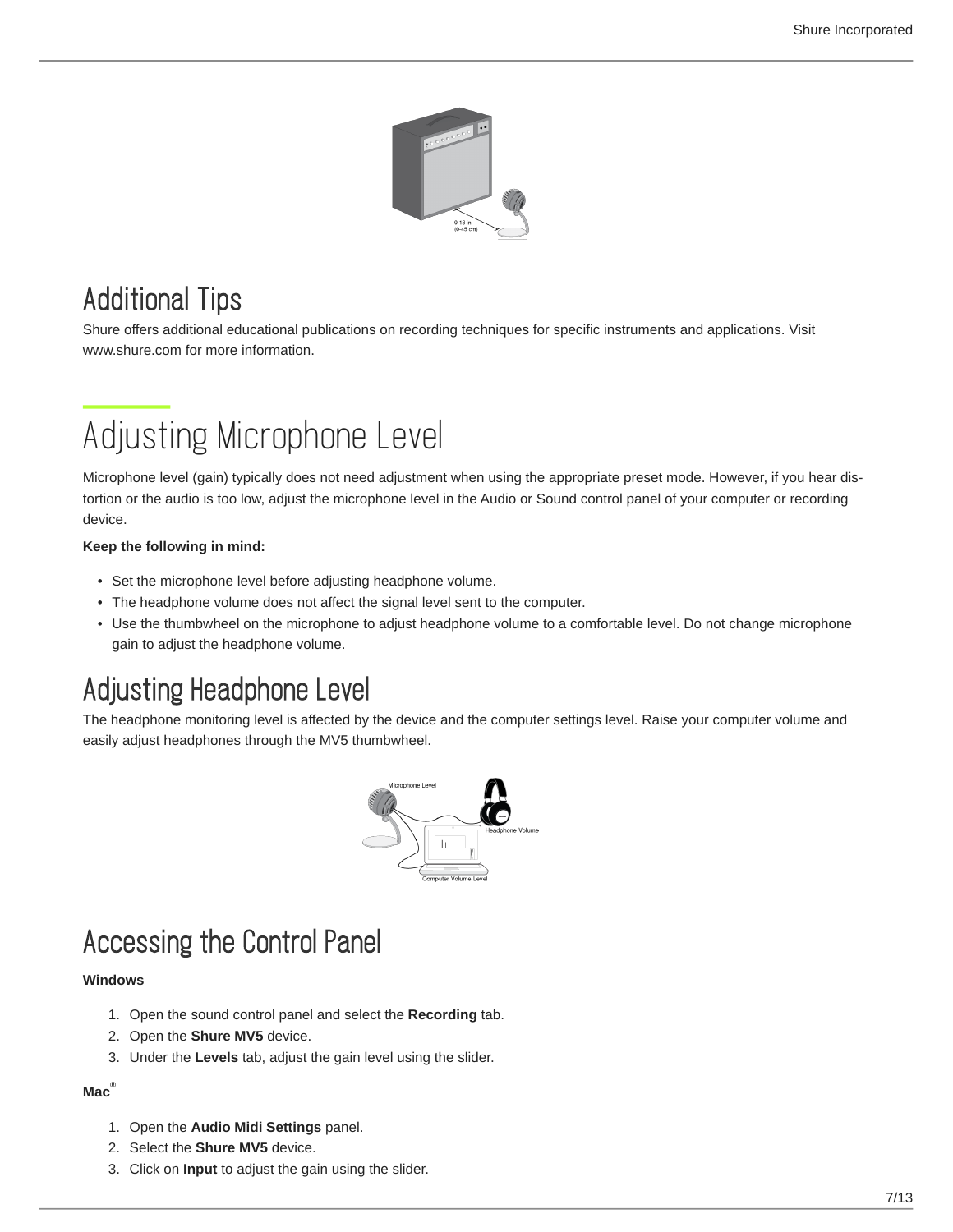| n n n                                         | <b>Audio Devices</b>                 |                        |              |                         |
|-----------------------------------------------|--------------------------------------|------------------------|--------------|-------------------------|
| Built-in Morgollane<br>2 Hillman              | Share MVS                            |                        |              |                         |
| <b>Built-in Outwart</b><br><b>THEFA</b><br>W. | Clock source: Default                |                        |              | $\widehat{\mathcal{F}}$ |
| A Store MrS<br>es.<br>Y THEFAX                | <b>BITCH Over</b>                    |                        |              |                         |
|                                               | Source: Default                      |                        |              |                         |
|                                               | Format: 44100.0 kg = 2th-36hk Imeger |                        | ÷,           |                         |
|                                               | Ch. Volume                           | talen all<br>×<br>e ve | Mate - Day   |                         |
|                                               | $L_1 \oplus$                         |                        | ō<br>$\circ$ | τ<br>$\alpha$           |
|                                               | $L =$                                |                        | $\alpha$     | $\alpha$                |
|                                               |                                      |                        |              |                         |
|                                               |                                      |                        |              |                         |
|                                               |                                      |                        |              |                         |
|                                               |                                      |                        |              |                         |
|                                               |                                      |                        |              |                         |

#### **Mac audio settings panel**

### <span id="page-7-0"></span>Input Meter Level

If your digital audio workstation or recording software has input meters, adjust the microphone level so it peaks between -12 and -6 dB. Otherwise, simply listen to the audio to make sure it is loud enough and not distorting.

|  | R | $-30 - 20 - 15$ | $-10$ |  |  |  |  |  |
|--|---|-----------------|-------|--|--|--|--|--|
|--|---|-----------------|-------|--|--|--|--|--|

**Peak Levels**

*The target range for peak levels on a typical meter is between -12 and -6 dB.*

## <span id="page-7-1"></span>Listening Through Headphones

The headphone jack provides an equal blend of the direct microphone signal and audio playback from the computer. This allows you to conveniently adjust the headphone volume for both with one control, the thumbwheel on the MV5. To adjust the amount of playback audio relative to the direct microphone signal, use the computer or DAW mixer settings.

**Tip:** When first connecting the microphone to your computer, make sure to raise the volume level in the sound control panel of the computer for a strong audio signal. Then adjust headphone level for comfortable monitoring.

## <span id="page-7-2"></span>Sampling Rate and Bit Depth

Sample Rate and Bit Depth settings are found in a drop down menu in the audio or sound control panel of your computer. You can adjust these variables to fit your needs. Select a lower sample rate for podcast recording, when it is important to have a smaller file for easy download. Select a higher sample rate for music and more dynamic recordings.

**Tip:** Record at a higher sample rate and bounce down to an M4A for a file with the highest sound quality at a manageable size.

<span id="page-7-3"></span>**Tip for PC users:** Make sure that the sample rate and bit depth microphone settings, found in the sound control panel of the computer, match with the sample rate and bit depth selected in your software.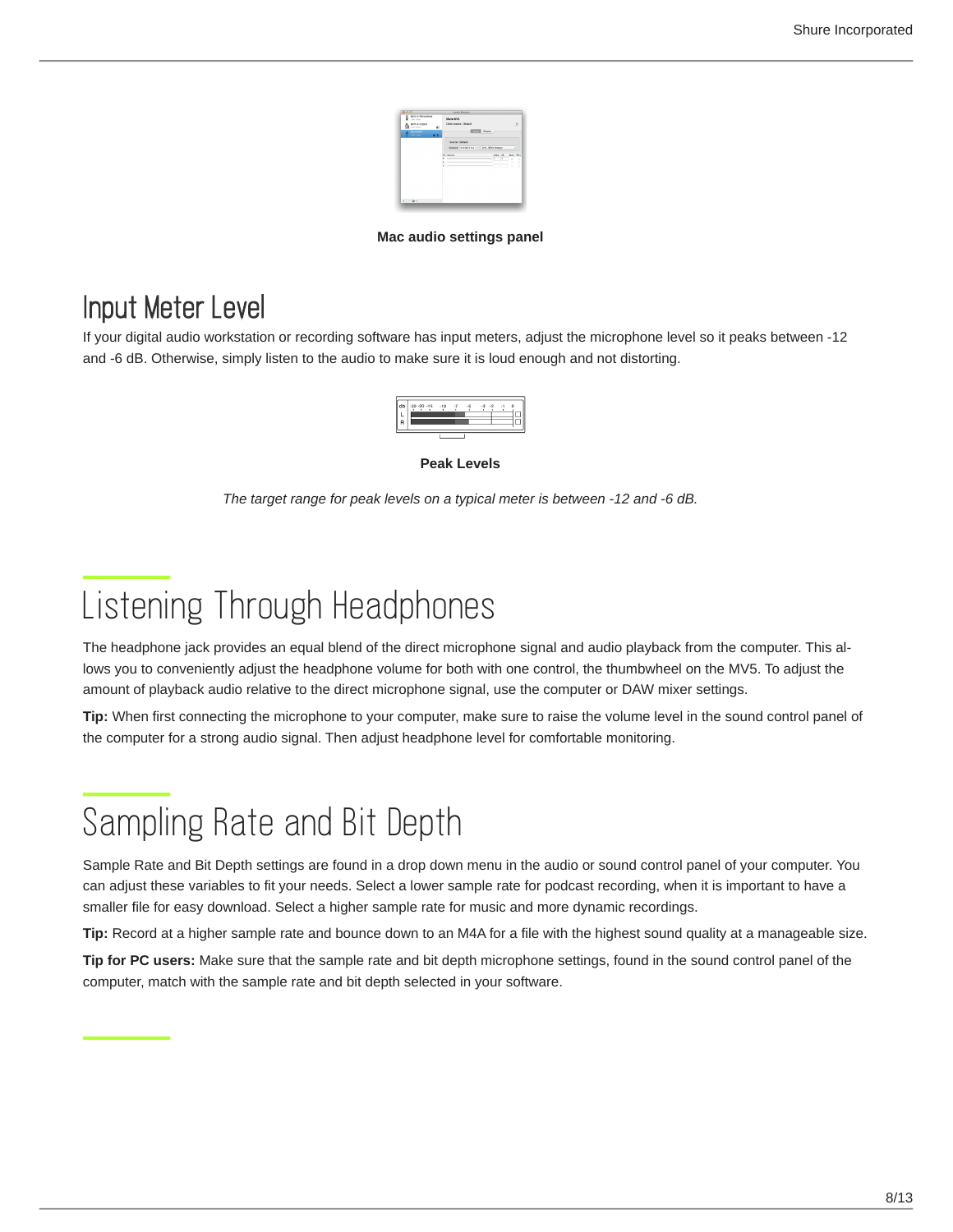## Demo Mode



Demo mode allows you to test out all devices in the MOTIV series.

- 1. Swipe through the list to see the available devices.
- 2. Tap Learn More for more information about each device. Or tap Next to explore the microphone settings.

**Note:** Settings in demo mode are for demonstration and are not saved within the app. Demo mode is only available when there is no microphone plugged in to the device.

## <span id="page-8-0"></span>Troubleshooting

| <b>Issue</b>                         | <b>Solution</b>                                                                                                                                                                                        |
|--------------------------------------|--------------------------------------------------------------------------------------------------------------------------------------------------------------------------------------------------------|
| The display does not illumi-<br>nate | Make sure that the MV5 is fully plugged in.                                                                                                                                                            |
| Audio is too low                     | Check the computer sound control panel settings. When first connecting the MV5 to your<br>computer, make sure to raise the computer volume level.                                                      |
| Audio sounds bad                     | Check the sound control panel of the computer to ensure that the MV5 is fully plugged in<br>and recognized.                                                                                            |
| Audio is distorted                   | Use the audio meter to ensure that volume peaks are within the target range. If level is<br>reaching the red peak indicator of the input meter, turn the gain down.                                    |
| Audio sounds unnatural or<br>jittery | Make sure that the sample rate and bit depth microphone settings, found in the sound<br>control panel of the computer, are consistent with the sample rate and bit depth selected<br>in your software. |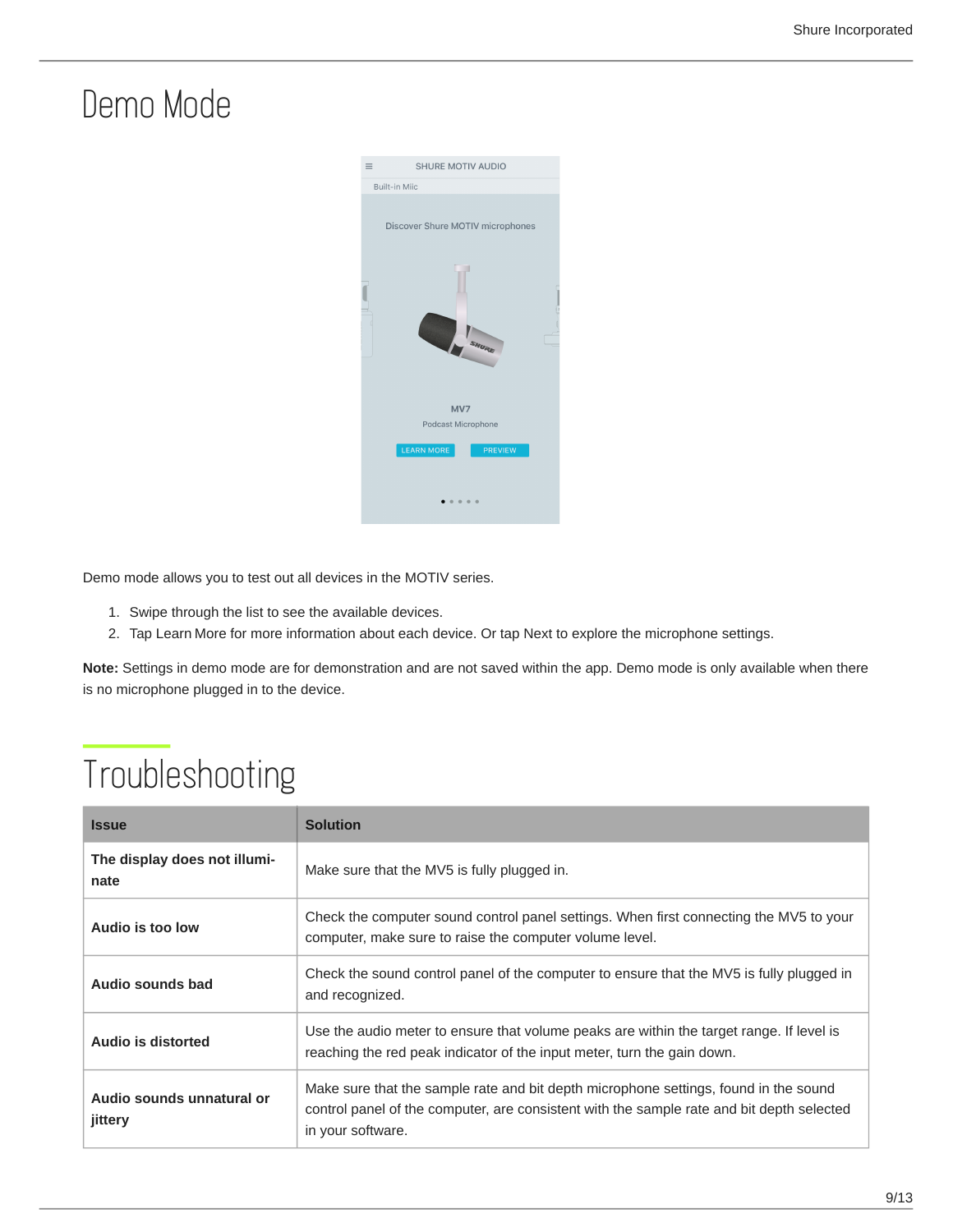| <b>Issue</b>                                                                | <b>Solution</b>                                                                                                                                          |
|-----------------------------------------------------------------------------|----------------------------------------------------------------------------------------------------------------------------------------------------------|
| MV5 is plugged in, but the<br>volume meter does not regis-<br>ter a signal. | Edit the privacy setting for the iOS device under SETTINGS > PRIVACY > MICROPHONE<br>to give the recording application permission to use the microphone. |
| Device not working with USB<br>hub.                                         | The MV5 requires 250 mA per port. Check USB hub documentation for current/port speci-<br>fication.                                                       |

## <span id="page-9-0"></span>System Requirements and Compatibility

| <b>Windows</b>   | Windows 7 and higher<br>Minimum $RAM = 64 MB$<br><b>USB 2.0</b>      |
|------------------|----------------------------------------------------------------------|
| <b>Macintosh</b> | OS X Lion 10.7 and higher<br>Minimum $RAM = 64 MB$<br><b>USB 2.0</b> |
| iOS              | iOS 10.0 and higher                                                  |
| iPhone           | iPhone 5 and higher                                                  |
| iPod Touch       | 5th gen                                                              |
| iPad             | iPad 4th gen and higher                                              |
| iPad Mini        | iPad Mini 1st gen and higher                                         |

## <span id="page-9-1"></span>**Specifications**

### MFi Certified

Yes

DSP Modes (Presets) Voice/Instrument/Flat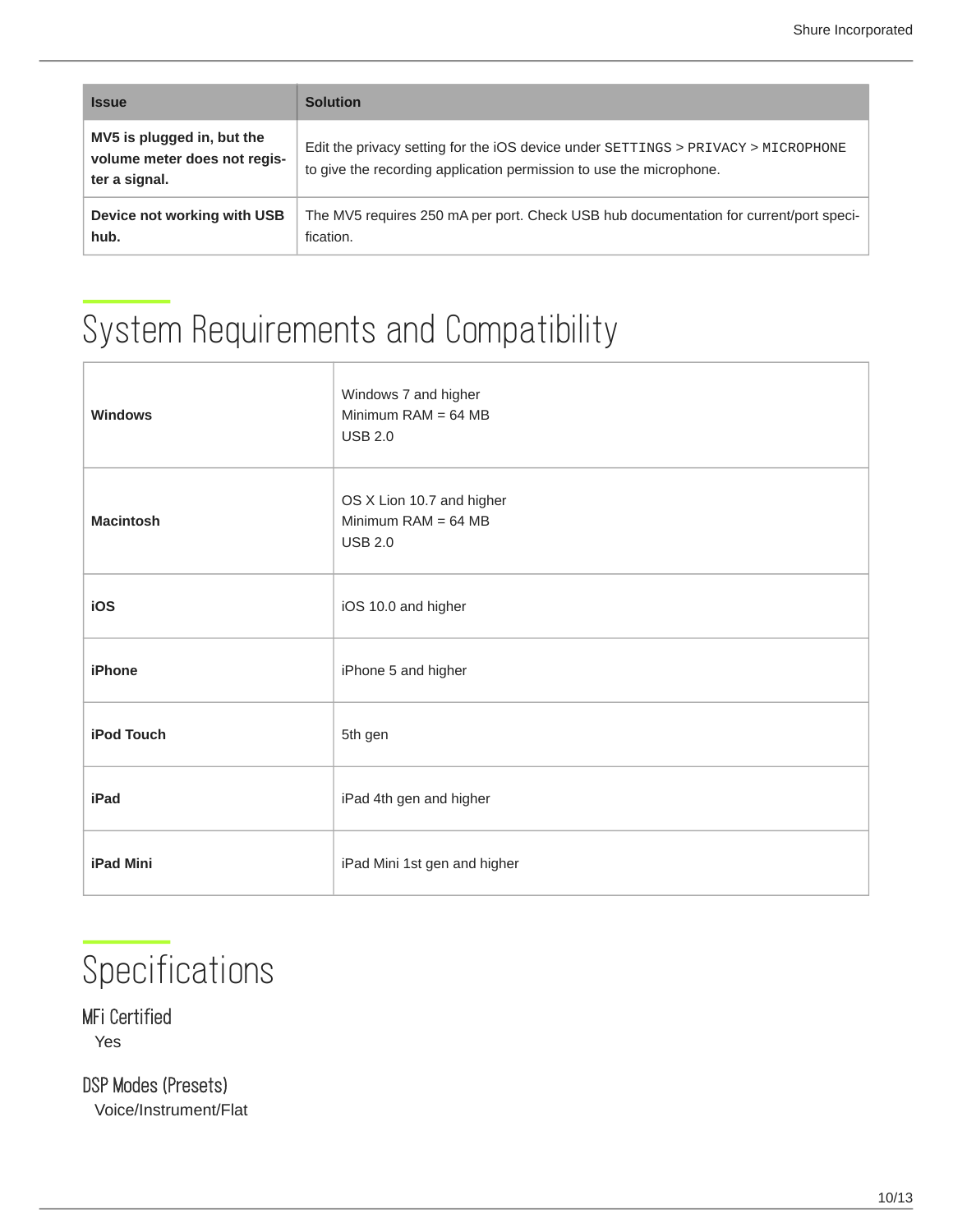Cartridge Type Electret Condenser (16 mm)

Polar Pattern Unidirectional (Cardioid)

Bit Depth 16-bit/24-bit

Sampling Rate 44.1/48 kHz

Frequency Response 20 Hz to 20,000 Hz

Adjustable Gain Range 0 to +36 dB

**Sensitivity** -40 dBFS/Pa at 1 kHz [1][2}

### Maximum SPL 130 dB SPL [2]

Headphone Output

3.5 mm (1/8″)

Power Requirements Powered through USB or Lightning connector

### Mute Switch Attenuation Yes

### Mounting Stand

Included

### Stand Adapter

1/4 inch 20 thread (standard tri-pod mount)

### Housing

PC/ABS

### Net Weight

| <b>Without Mounting Stand</b> | 0.09 kg(3.17oz.)   |
|-------------------------------|--------------------|
| <b>With Mounting Stand</b>    | $0.16$ kg(5.64oz.) |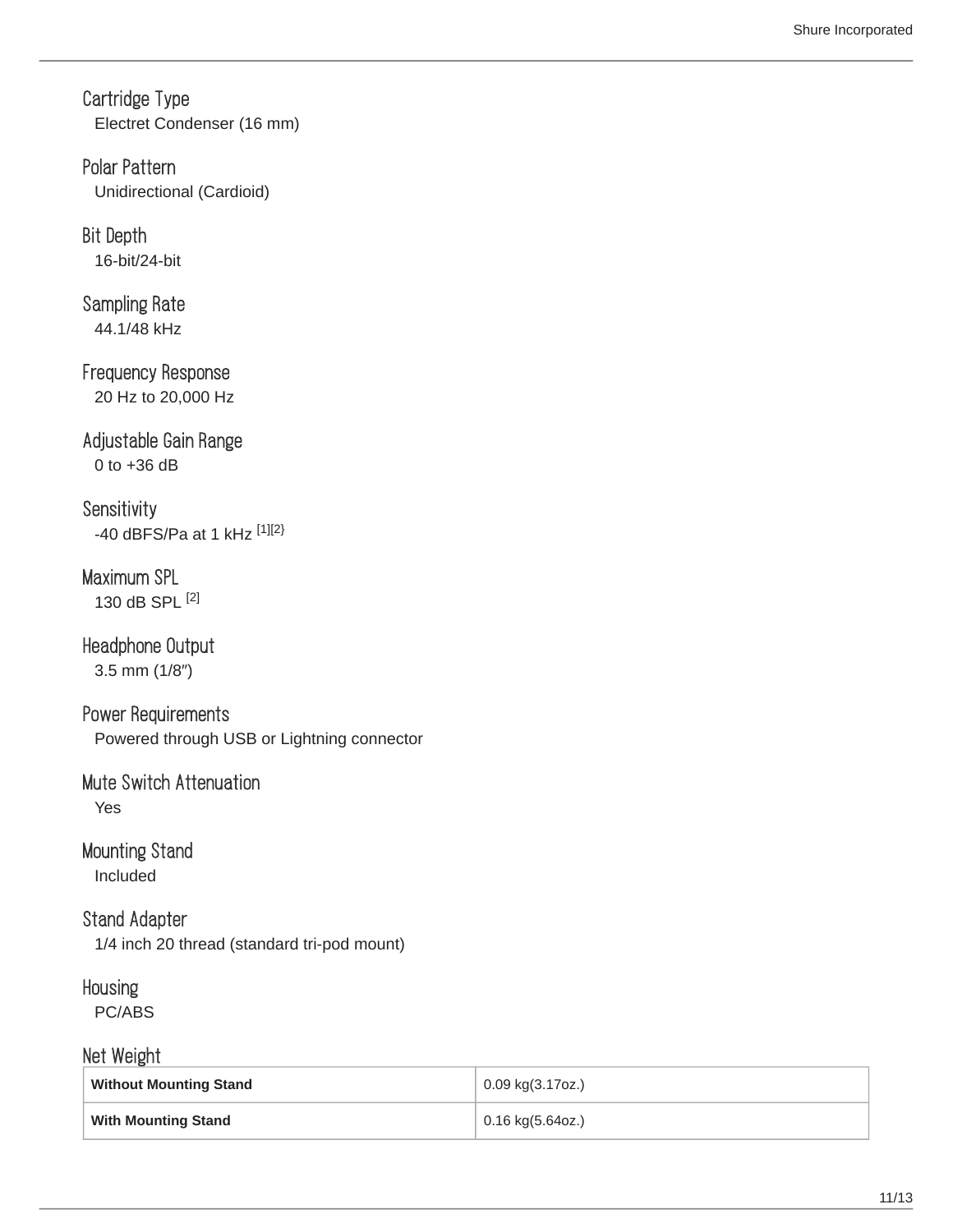### **Dimensions**

66 x 67 x 65 mm H x W x D

### Dimensions with Stand

89 x 142 x 97 mm H x W x D

### Cable

1 m USB cable/1 m Lightning cable (LTG models only)

 $[1]$ 1 Pa=94

dB SPL

[2]

At Minimum Gain, Flat Mode



**Polar Pattern**



**Frequency Response**

### <span id="page-11-0"></span>Accessories

### <span id="page-11-1"></span>Furnished Accessories

<span id="page-11-2"></span>

| <b>MV5 Desktop Stand</b> | AMV5-DS |
|--------------------------|---------|
| 1 m USB cable            | AMV-USB |
| 1 m Lightning cable      | AMV-LTG |